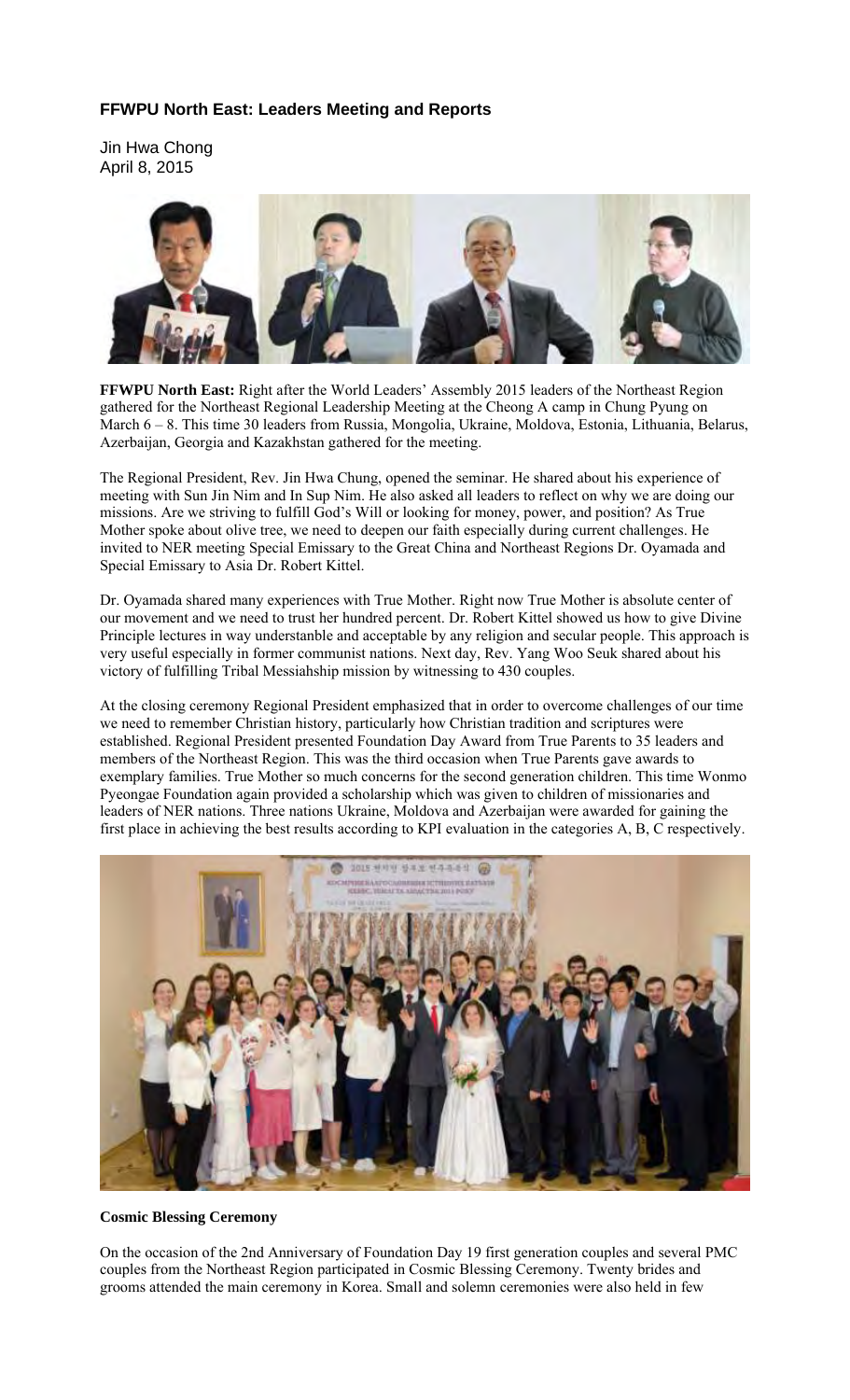nations of our region. In Moscow, Russia, Blessing ceremony was following Blessing seminar for five newly matched couples. Participants came from Belarus, Latvia, Mongolia and Russia. Ten Mongolian couples received Blessing this time. Among participants there were two Mongolian- Russian, two Korean-Mongolian, one Japanese-Mongolian, five Mongolian-Mongolian couples. One couple received Blessing in Ukraine. Georgia hosted the Blessing ceremony for one PMC couple from Azerbaijan.



## **Ukraine**

The 21-day Divine Principle workshop started at our workshop center near Kyiv, on March 16, 2015. It was attended by 5 new guests. They have expressed their interested in studying the Divine Principle and wanted to continue education in our Movement. The meeting for leaders of the witnessing center in Kyiv was held on March 4, 2015. Altogether there were 15 participants. This meeting was special. We talked about weak points of leaders that impede them in fulfilling God's Will. After that, we named their strong points and offered our advices on how improve shortcomings and enhance good points. The leaders went back to their mission cities with a new determination to invest in God's Will.

**NGO Activity:** UPF of Ukraine held a meeting for the Peace School students in Kyiv Gymnasium "Dialog" on March 18, 2015. It was the second meeting of the kind this year. UPF volunteers held a special training in tolerance for children of different schools that came to the meeting. There were 35 participants – 30 children and 5 teachers. All of them enjoyed the training. The children were inspired. They expressed their desire to participate in the future Peace School programs.



### **Moldova**

In March we continued our activities in three main areas: Church, NGO and Business. Daily frontline witnessing activity in Moldova by full-time members together with the CIG Missionaries became even more successful and inspiring. Beside front-line activity weekly meetings of witnessing team members were held. During month Movie Club sessions and Famous People Club sessions were held. The number of guests attending programs in Moldova is constantly growing. Monday Prayer Meeting was held for revival spirit of members and creating Jeong Seong conditions for providence. Sport Club is a new weekly activity for witnessing young people. Now, it is the most visited club. Mentors' Meeting was conducted in March. It aimed at educating and training Central Blessed Families for successful realization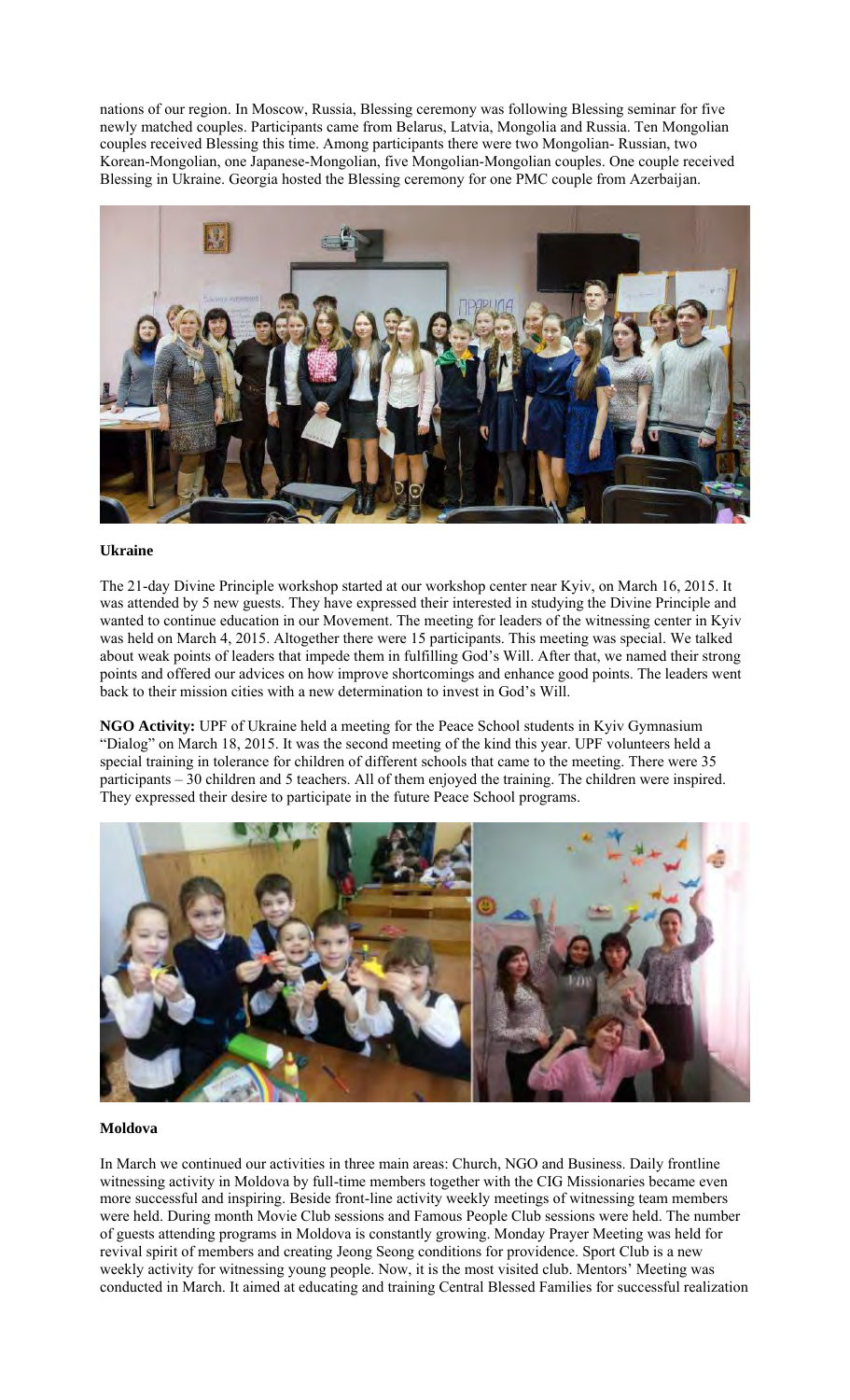of Tribal Messiaship. After investing for 2 months in all possible kinds of witnessing activities and after evaluation workshop the CIG Missionaries left Moldova.

**NGO Sphere:** On March 5, 2015, the "SOARE" CC held an Origami training session for kindergarten educators in preparing the kindergarten Origami Corner. On March 19, 2015, the "SOARE" CC held a project at the Moldovan-German Lyceum. This project was initiated by one of the most active members of the team and included the Origami Lesson for the 1st grade kids. They enjoyed it very much.



### **Mongolia**

Hoon Dok Home church and Heavenly Tribal Messiahship are main providential activities in Mongolia. We started Hoon Dok home church activities from 17 groups, by the end of March we have 27 groups. At Sunday Service, on March 28, four more Hoon Dok home churches were born (see the photo). Traditionally, Home church groups have weekly meetings, during which they are studying True Parents' teaching by reading Cheong Seong Gyeong and DP. Some Hoon Dok home group leaders visit blessed families' homes, and together with the family members read Hoon Dok Hae. We are aware that tribal messiahship is our responsibility and mission, through which we must inherit True Parents' legacy of love and victorious foundation. Therefore, each Hoon Dok Hae home group encourages their team members to do witnessing, involve their relatives and friends in the church activity, and attend the weekly Hoon Dok Hae meetings. CARP members do Weekly Street witnessing, with the purpose of increasing the number of our CARP members and developing the tribal activity. In witnessing we adopt the One-to-One DP reading practice with new guests.



### **Kazakhstan**

This month national vice-national leader participated in the Cheon Il Guk Leaders Assembly, in South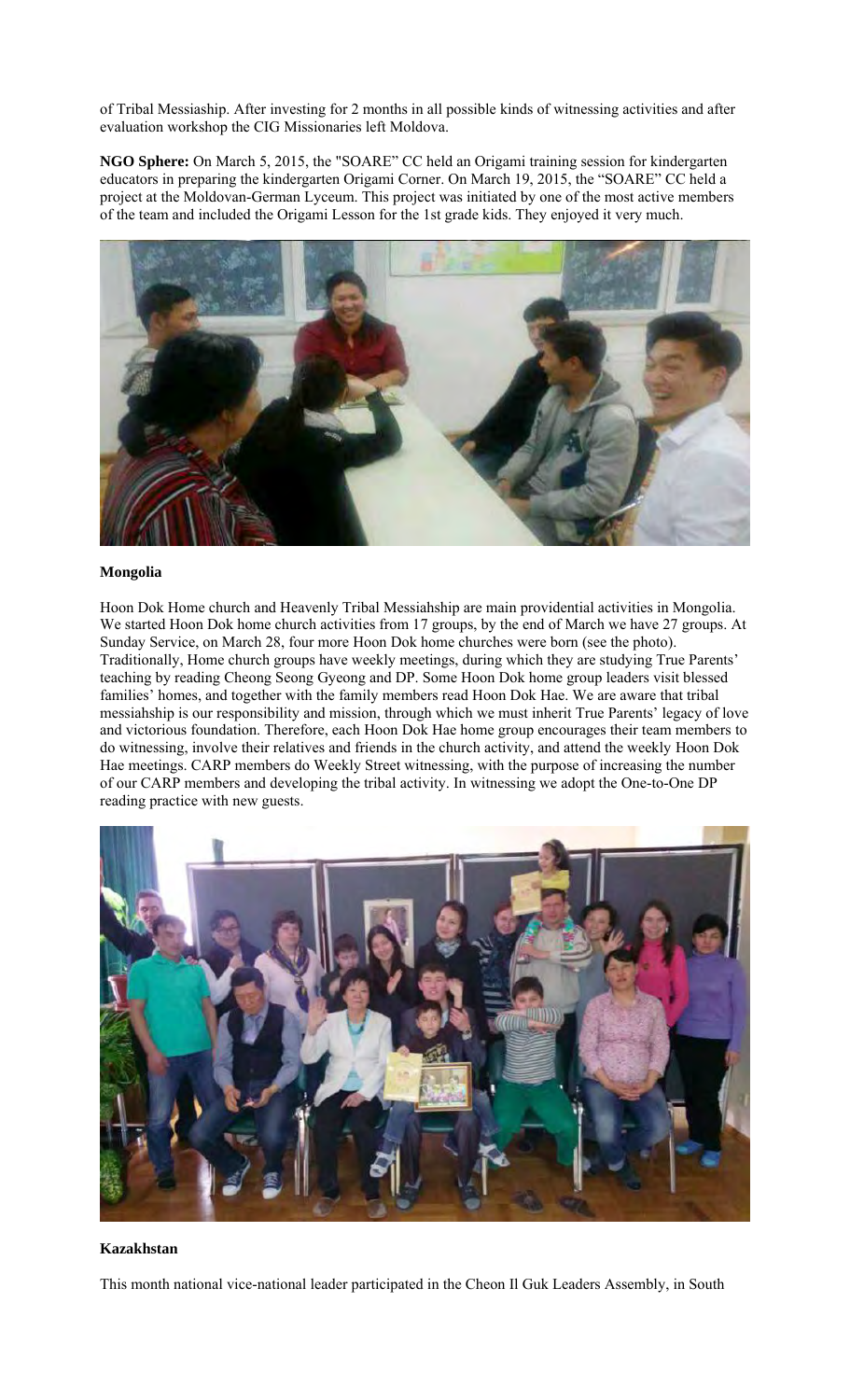Korea. He brought us news and shared with us love and blessings of our Heavenly Parents and our True Parents, which he received there. We continue with educational clubs, where we teach the Divine Principle in simple words. We learn by studying successful people's biographies, and developed our leadership skills through live public activities. We continue holding Sunday Family meetings for adults and children. Right before our eyes, we can see our Almaty family growing thanks to God's words and love. After the meeting, we offered tea and lunch. Such kind of communication can also strengthen our relations.

In March, we had a 2-Day DP seminar. It was a good practice for us. Among the participants there were also some members who desired to gain new inspiration. We sent our New World Education Team to Chimkent city to do the 30-day fundraising condition in hope that they would grow spiritually and learn to be more responsible in completing God's Providence by overcoming challenges and hardships on the front line.



### **Russia**

On March 7, 2015, women and men representing different NGOs attended a Conference initiated by WFWP and UPF in relation to the International Women's Day. Many young people, Youth Ambassadors for Peace, and winners of the beauty pageant "Mister and Miss University" took part in this program; they shared their experience in social service. We consider it very important to develop such kind of cooperation involving different generations. Beside deep and heartistic speeches, there was also a beautiful entertainment program prepared by Honored Artists of Russia, "Angels of Peace," and Mister and Miss University contest participants.



**Latvia: The open Sunday Service for new guests was held on March 22**

After lunch several guests traditionally attended the Korean lesson. This long time project was launched in June 2014 by Seerae Lee, wife of the National Leader of Latvia, who is native Korean. The Korean